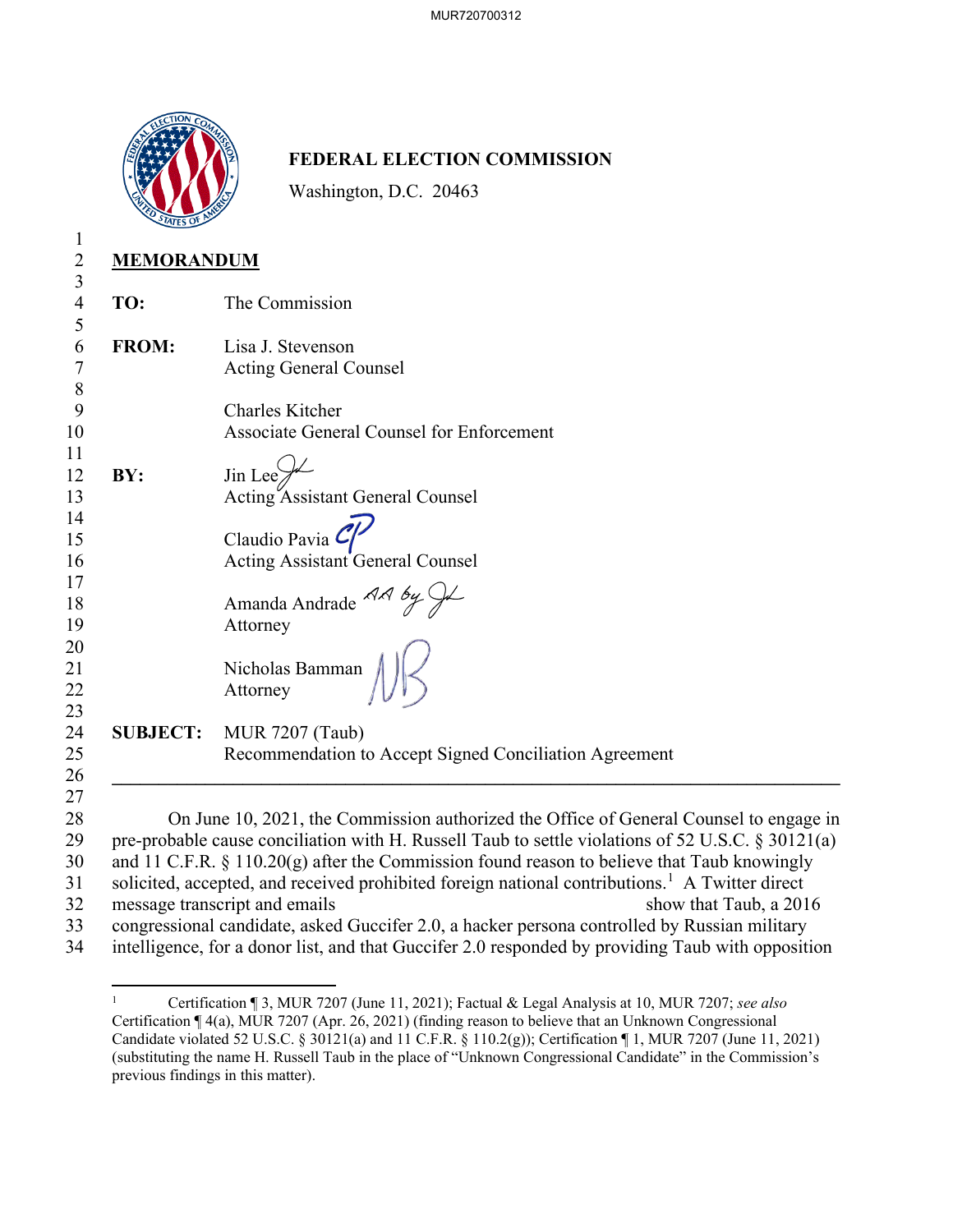MUR 7207 (Taub) Memorandum to the Commission Page 2 of 3

| $\mathbf{1}$<br>$\overline{2}$<br>$\overline{3}$ | research reports, polling data, news articles, and other information relating to Taub's general<br>election opponent. <sup>2</sup> |
|--------------------------------------------------|------------------------------------------------------------------------------------------------------------------------------------|
|                                                  |                                                                                                                                    |
| $\overline{4}$<br>5                              |                                                                                                                                    |
| 6                                                |                                                                                                                                    |
| $\overline{7}$                                   |                                                                                                                                    |
| 8                                                |                                                                                                                                    |
| 9                                                |                                                                                                                                    |
| 10                                               |                                                                                                                                    |
| 11                                               |                                                                                                                                    |
| 12                                               |                                                                                                                                    |
| 13                                               |                                                                                                                                    |
| 14                                               |                                                                                                                                    |
| 15                                               |                                                                                                                                    |
| 16                                               |                                                                                                                                    |
| 17                                               |                                                                                                                                    |
| $18\,$                                           |                                                                                                                                    |
| 19                                               |                                                                                                                                    |
| 20<br>21                                         |                                                                                                                                    |
| 22                                               |                                                                                                                                    |
| 23                                               |                                                                                                                                    |
| 24                                               |                                                                                                                                    |
| 25                                               |                                                                                                                                    |
| 26                                               |                                                                                                                                    |
| 27                                               |                                                                                                                                    |
| 28                                               |                                                                                                                                    |
| 29                                               | Given the seriousness of the violations at issue, we believe the Commission                                                        |
| 30<br>31                                         | also has an interest in quickly resolving this matter so that it can be made public.                                               |
|                                                  |                                                                                                                                    |

Second Gen. Counsel's Rpt. at 2-9, MUR 7207 (Taub).